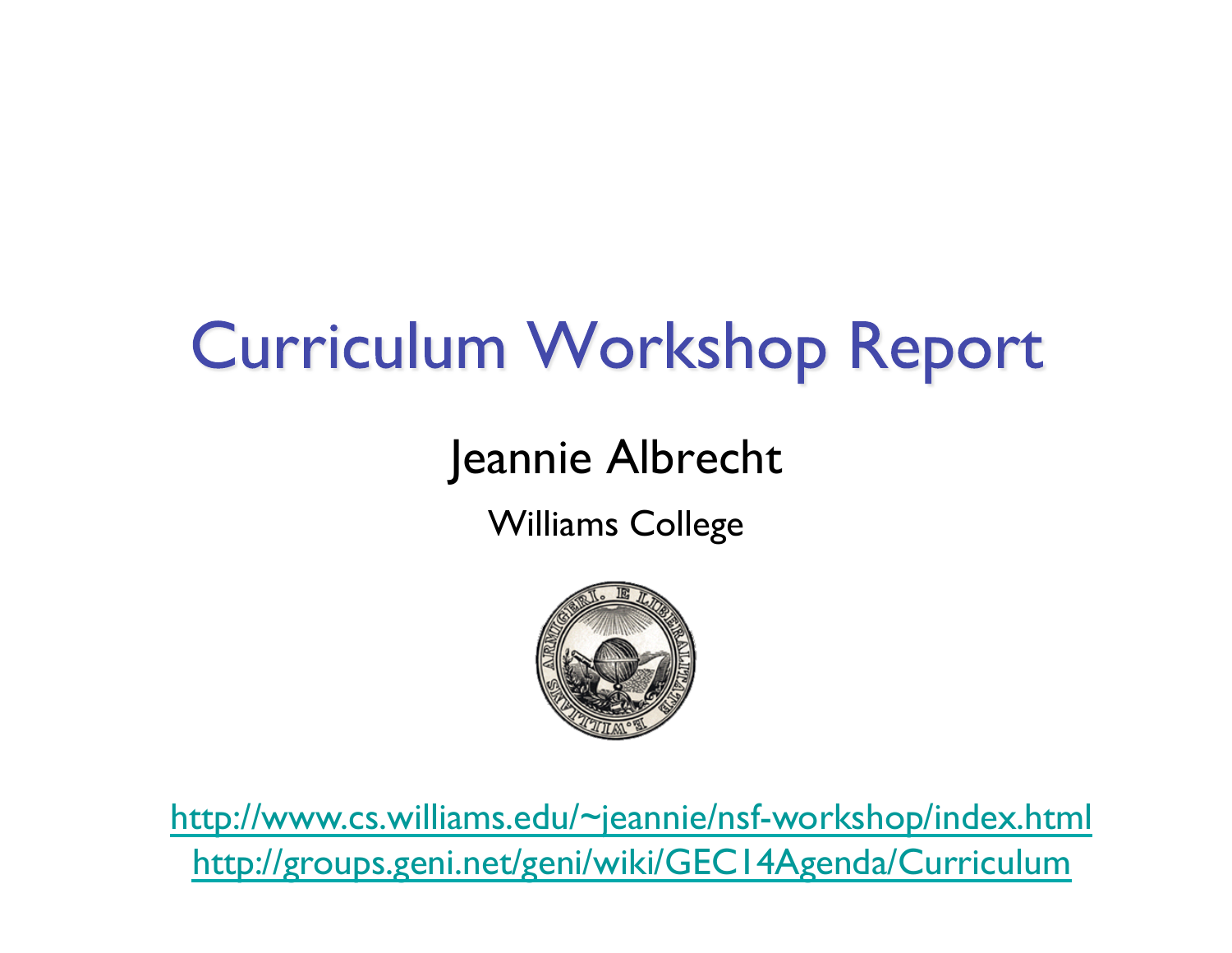## **Challenges**

- Distributed systems provide many advantages
	- Improved scalability, fault tolerance, response time, etc
	- Widely used by many major companies
- Developing, debugging, deploying distributed systems introduces new challenges
	- Can be overwhelming to new developers
- Students benefit from the opportunity to design, implement, deploy, and evaluate *real* systems in *real* environments
	- Learn techniques for coping with common challenges

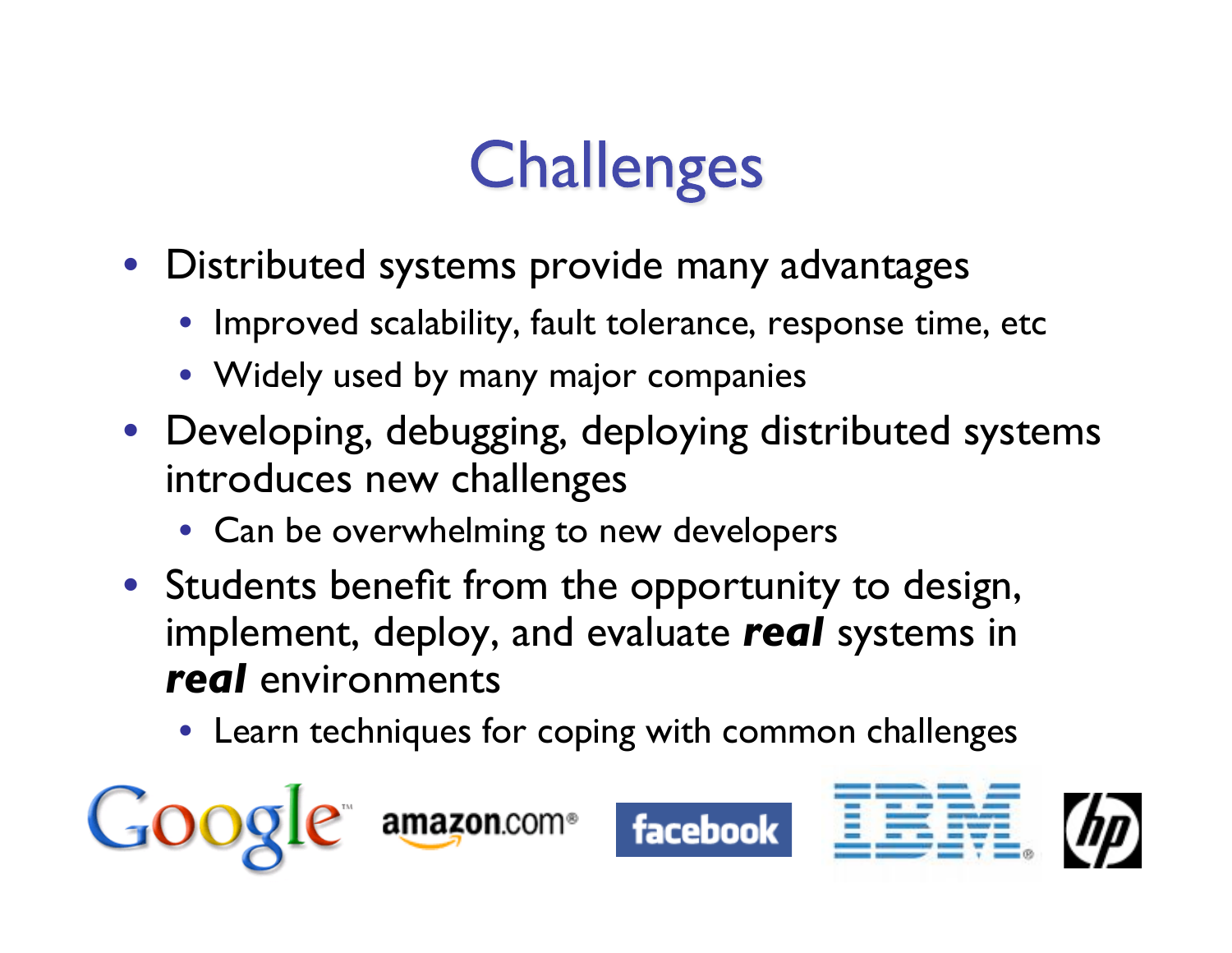### **Overcoming Limitations**

- Unfortunately undergraduate curriculums rarely offer Distributed Systems courses
	- Students are not fully prepared for jobs/grad school
- Many small colleges and some universities do not have the local computing resources required for large-scale experimentation
- Options are mainly small-scale emulation and simulation, which have advantages, but are not always realistic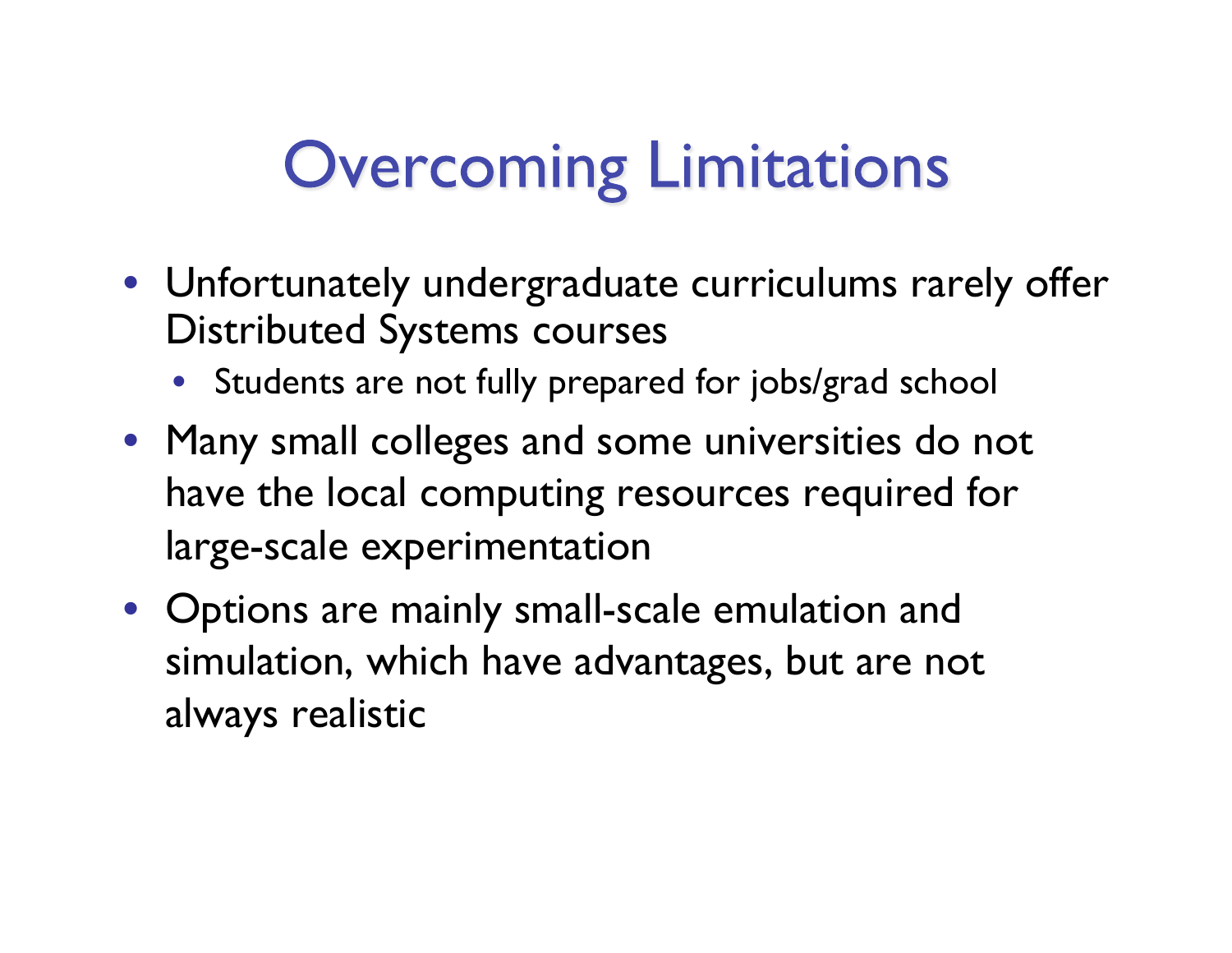### **Advancements in Technology**

- New options have appeared in last decade
- There are now many public testbeds available
	- Developers can "rent" Amazon, Google, and Microsoft resources
	- Shared platforms like GENI provide a variety of deployment options
- Role of MOOCs (Massively Open Online Courses)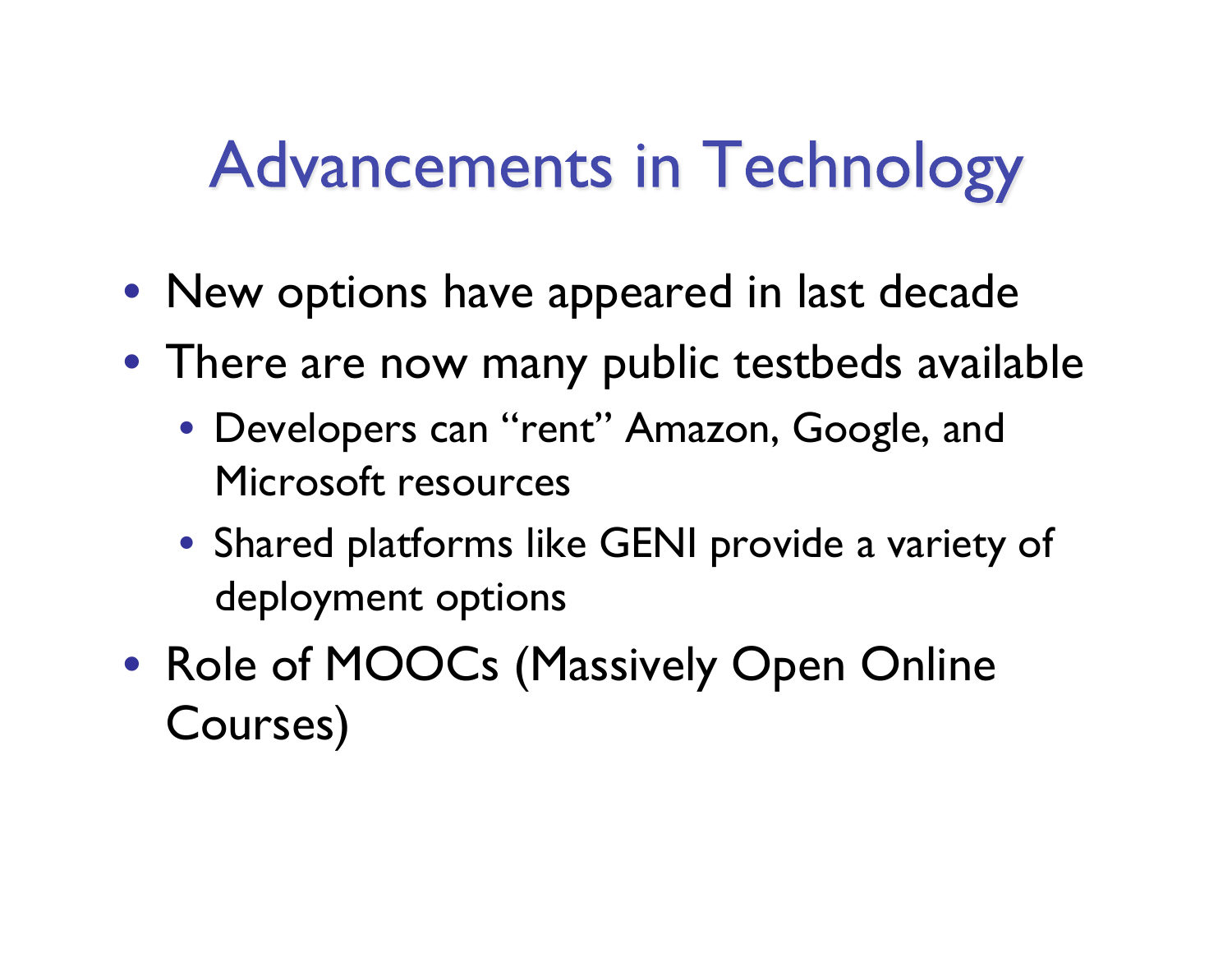### **Workshop Goals**

- (Re)Define undergraduate distributed systems educational goals
- Discuss ways to integrate new technologies with classic concepts
- Leverage availability of public testbeds to give students at a variety of institutions hands-on experience with the development and analysis of distributed systems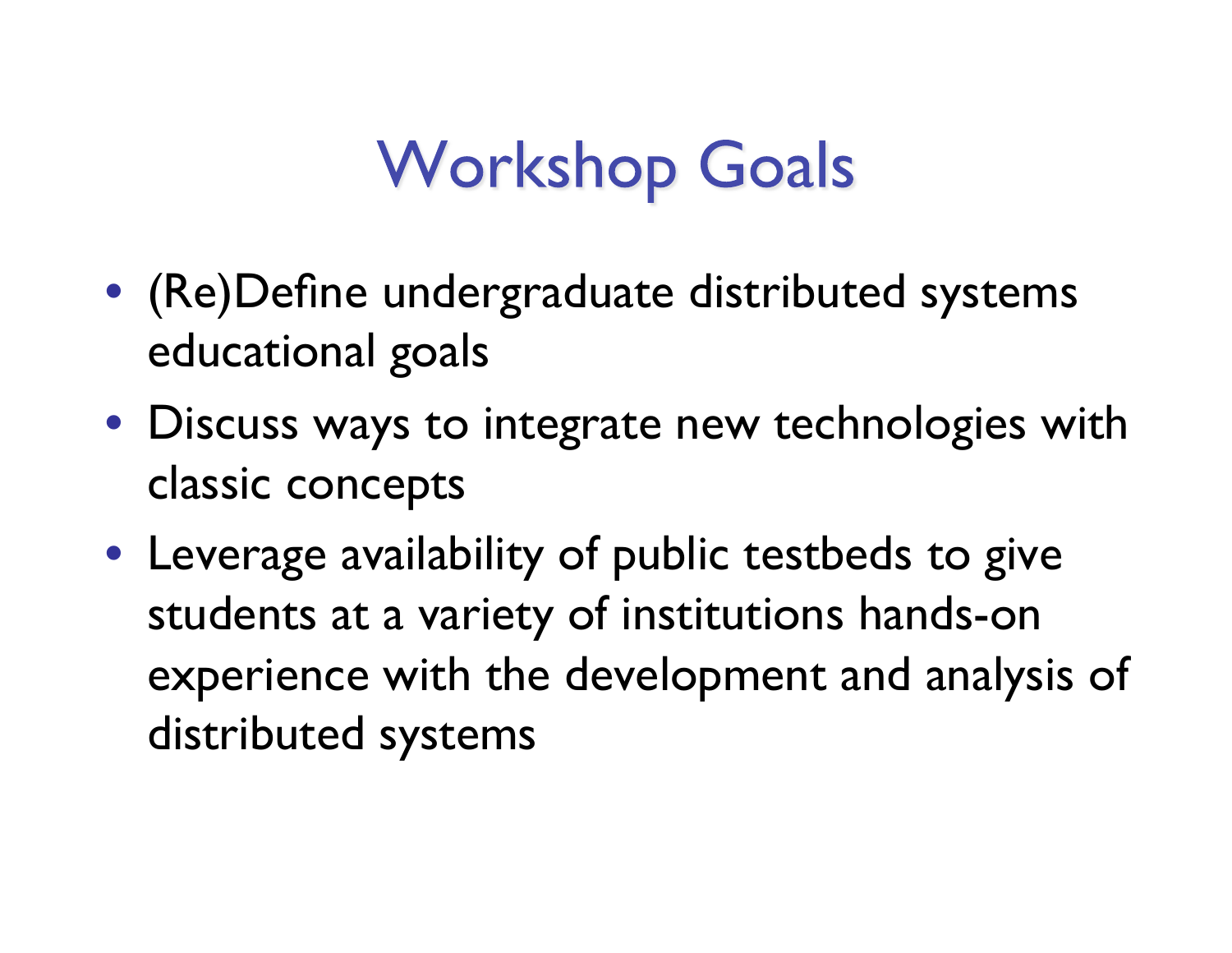#### **Session I - Platforms**

- Getting access, managing student accounts, how to use in classroom, etc.
	- **Justin Cappos** (NYU Poly)
		- Seattle platform and testbed
	- **Gary Wong** (Univ of Utah)
		- Emulab and ProtoGENI
	- **Armando Fox** (UC Berkeley)
		- Amazon EC2 and other cloud-based technology
	- **Jeff Chase** (Duke Univ)
		- ExoGENI and ORCA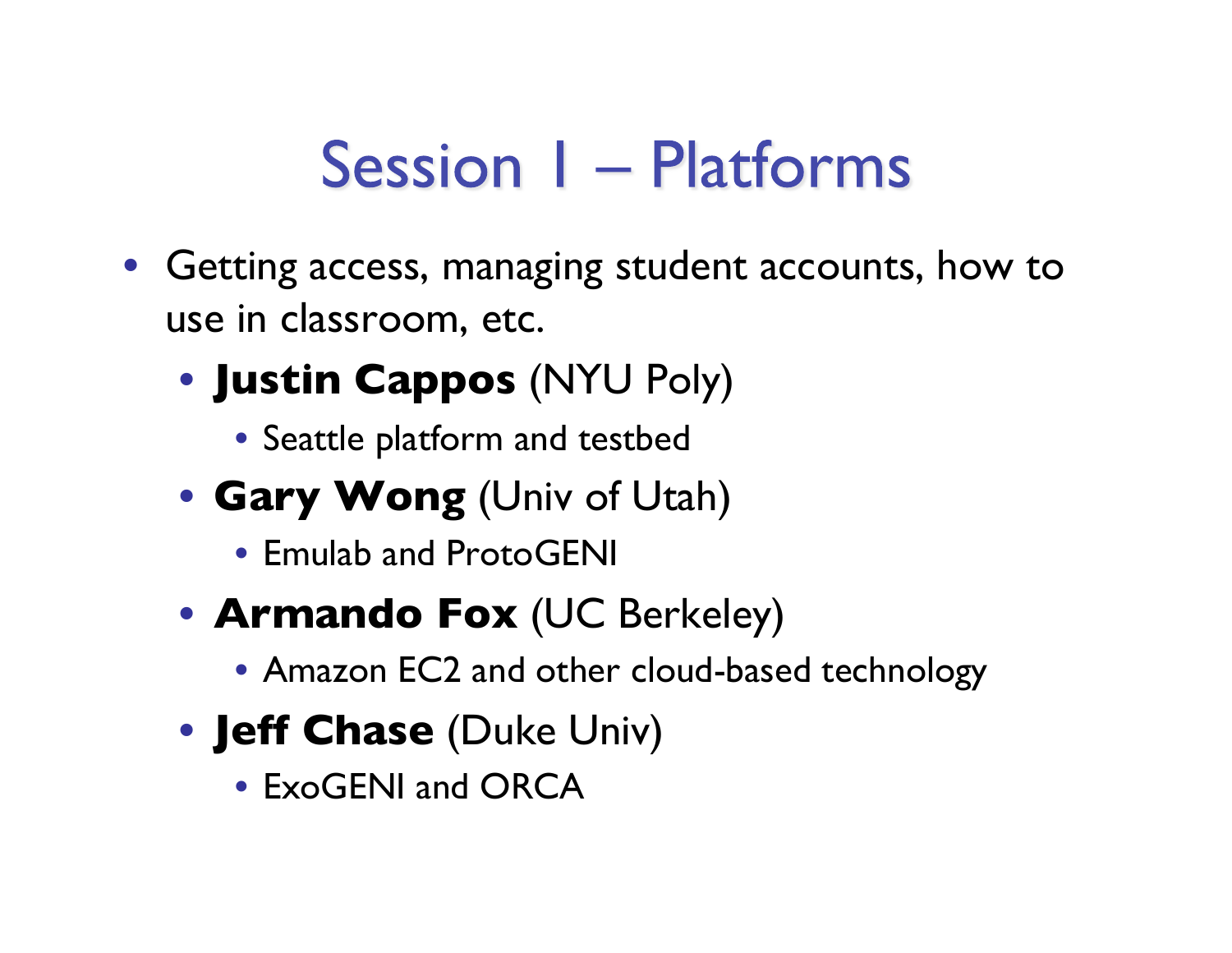#### **Session 2 – Educator Experiences**

- Assignments, textbooks, etc., primarily used in small colleges and universities (undergraduate level)
	- **Jeannie Albrecht** (Williams College)
		- Distributed Systems
	- **Joel Sommers** (Colgate University)
		- Computer Networks
	- **Tia Newhall** (Swarthmore College)
		- Parallel & Dist Computing
	- **Zongming Fei** (Univ of Kentucky)
		- Networks & Dist OS/Calvin College Emulab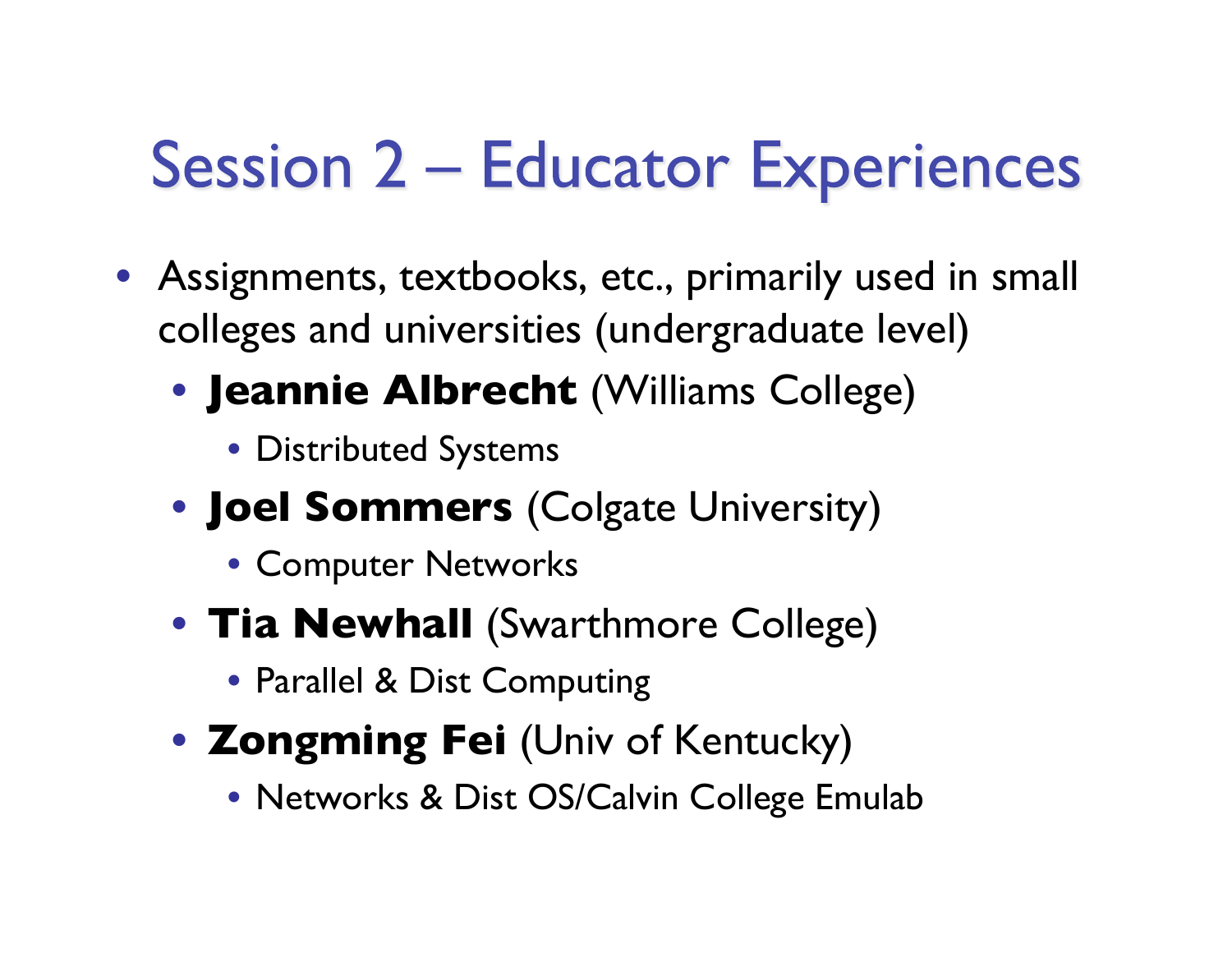#### **Session 3 - Educator Experiences**

- Assignments, textbooks, etc., primarily used in large universities (ugrad and grad level)
	- **Armando Fox** (UC Berkeley)
		- Massively open online courses (MOOCs)
	- **Sonia Fahmy / Ethan Blanton** (Purdue)
		- GENI-based classroom exercises
	- **Anish Arora** (The Ohio State)
		- Projects designed for local/remote sensor testbeds/kits
	- **Mark Berman** (BBN/GENI)
		- Sample assignments designed for GENI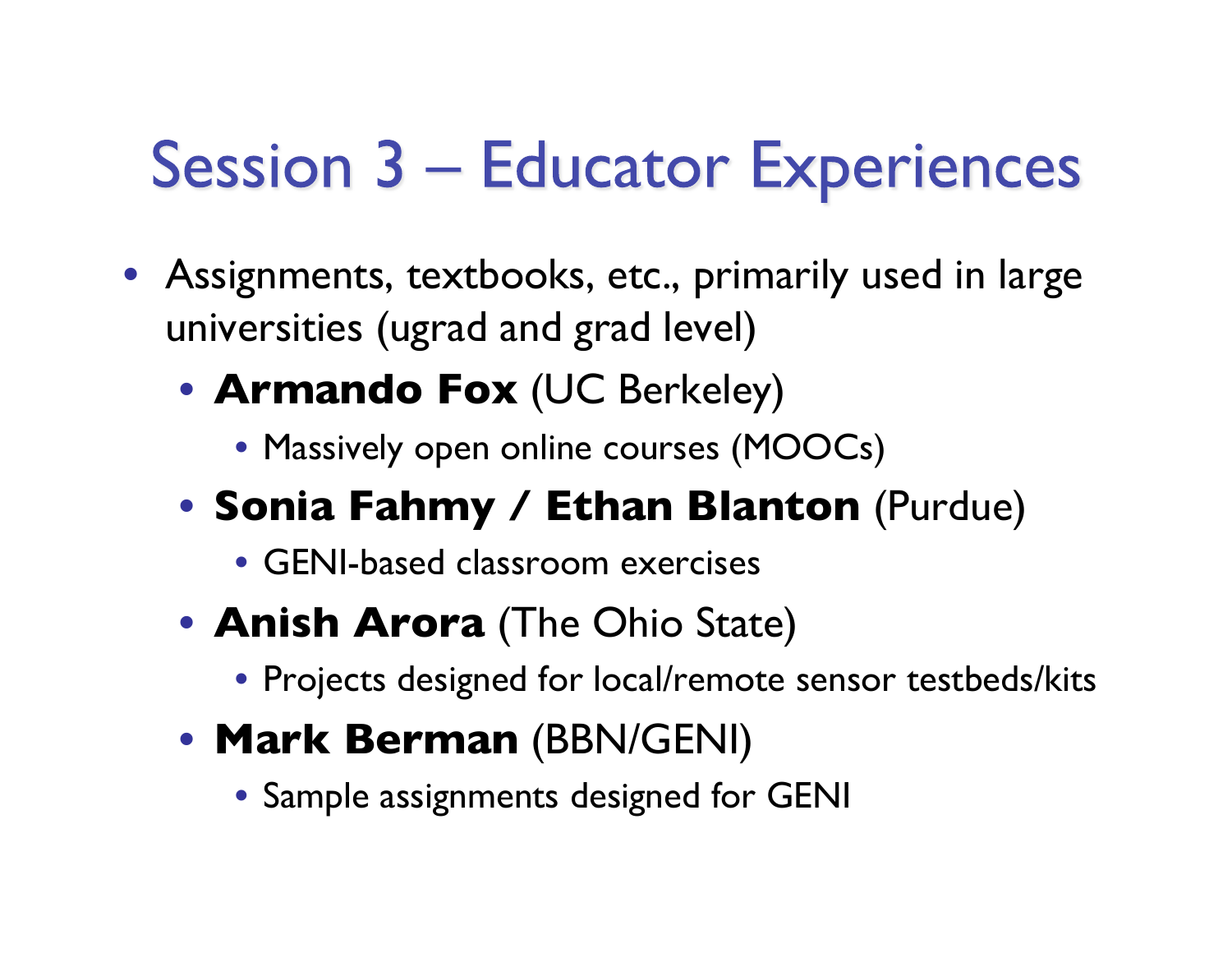# **Common Themes: Learning Strategies**

- Favor breadth over depth
	- Introduce students to a variety of technologies
- "Learn by doing"
	- Give students hands-on experience with deploying, debugging, analyzing distributed systems
- Development is not enough
	- Teach students about experimentation/evaluation/analysis
- Understand low level details
	- Students need to understand how things work at the socket level (at least)
	- Higher level languages (i.e., Java, Python, etc) greatly simplify development, but hide some details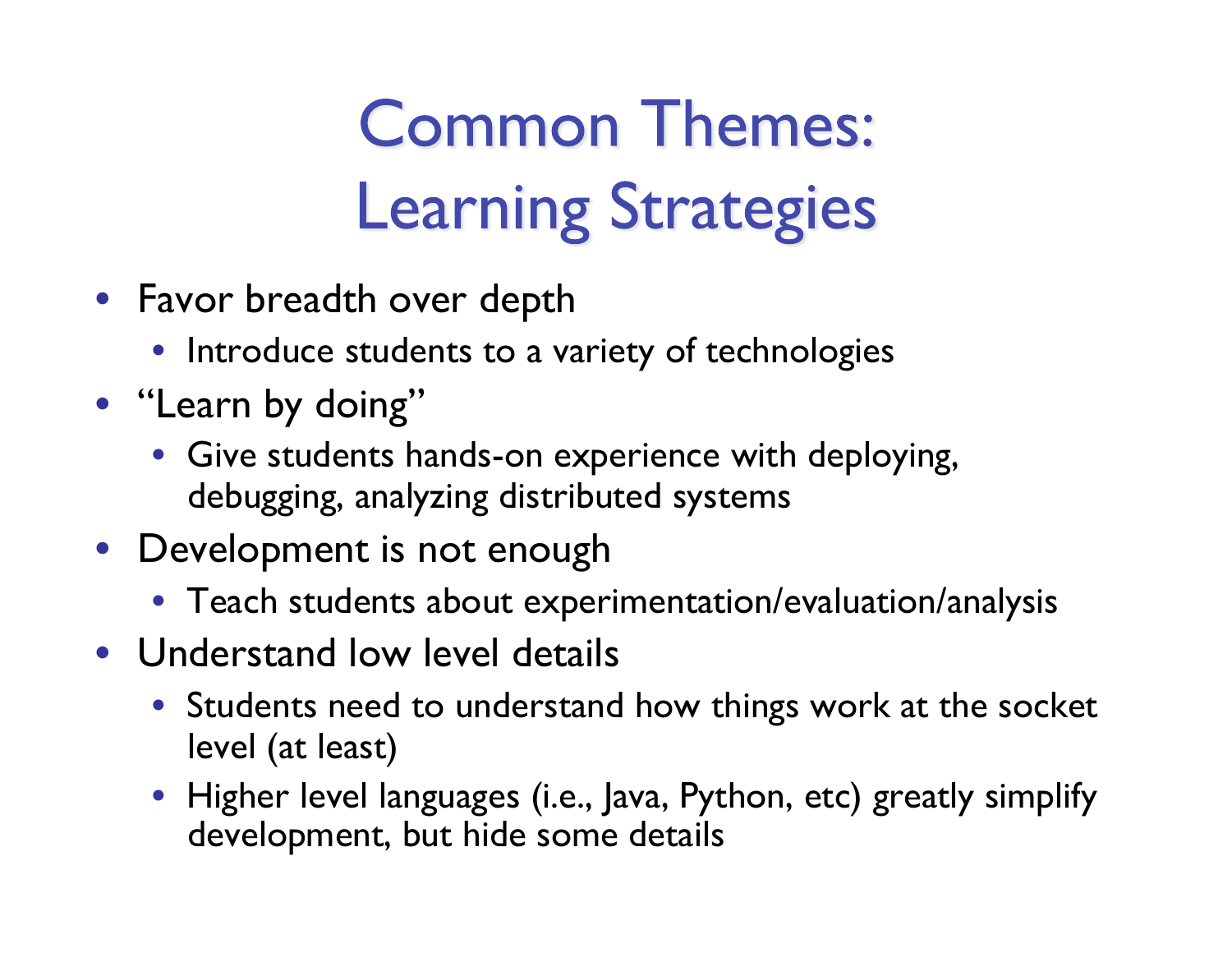# **Common Themes: Course Structure**

- Textbooks provide good background knowledge, but students also benefit from reading research papers
- Emphasize scientific/technical writing in addition to code development
- Short/well-defined labs and assignments early in semester help students gain necessary background
- Open-ended/independent final projects allow students to explore and innovate on topics that they find interesting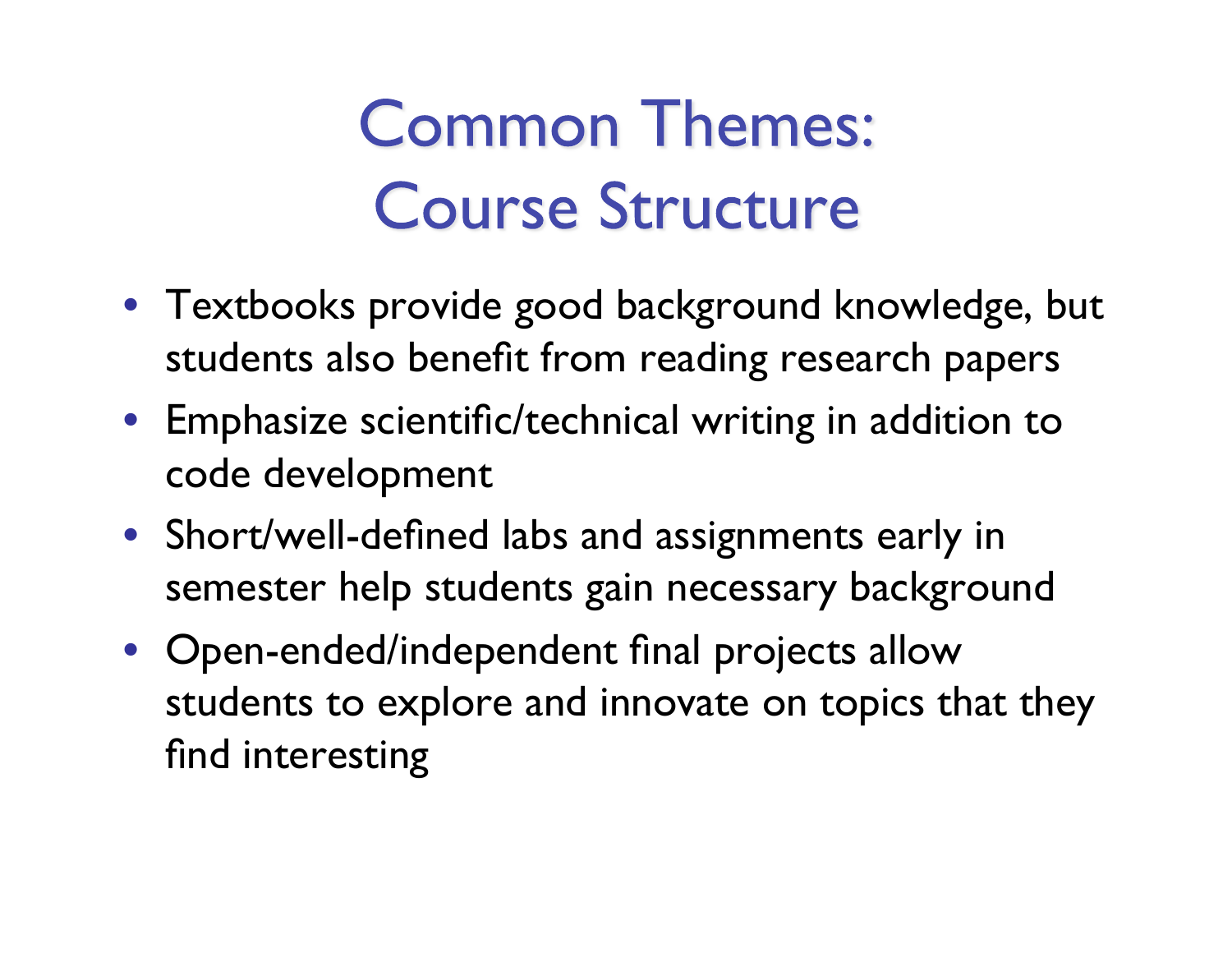# **Common Themes: Integrating New Technology**

- Giving students experience with heterogeneous/ wide-area network conditions is important
	- But debugging in wide-area is challenging and frustrating, especially for students
	- Students have tendency to (often incorrectly) blame testbed when things don't work
- Important to let students work with a variety of resources in different environments
	- External resources (i.e., GENI) are very valuable for small colleges *and* large universities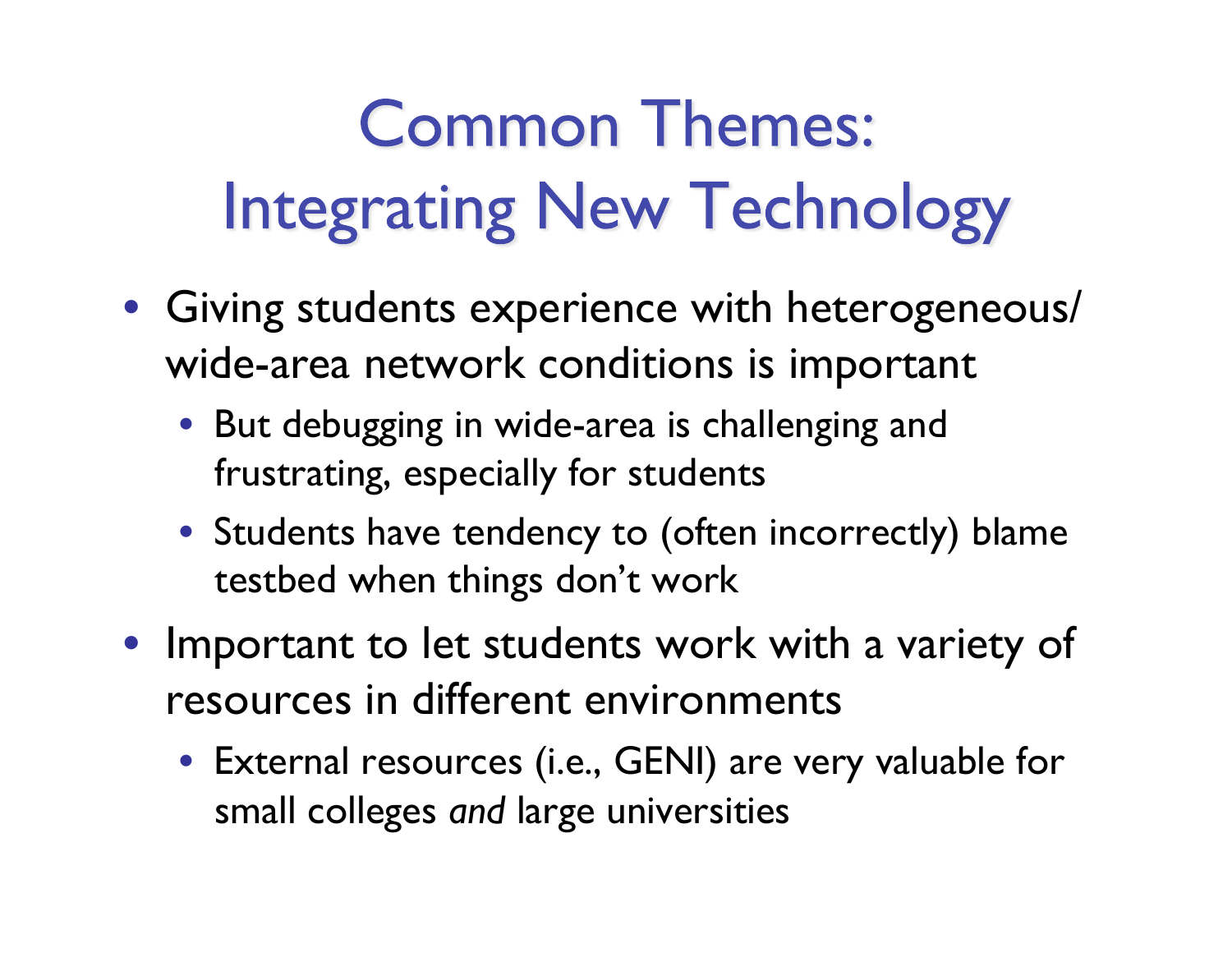# **Common Themes: Skills and Concepts**

- Specific things students should know:
	- How to use a Makefile
	- Revision control
	- Debugging tools (gdb, valgrind, etc)
	- Scripting
	- Latex
	- Gnuplot/scriptable graphing software
	- Threads
	- Sockets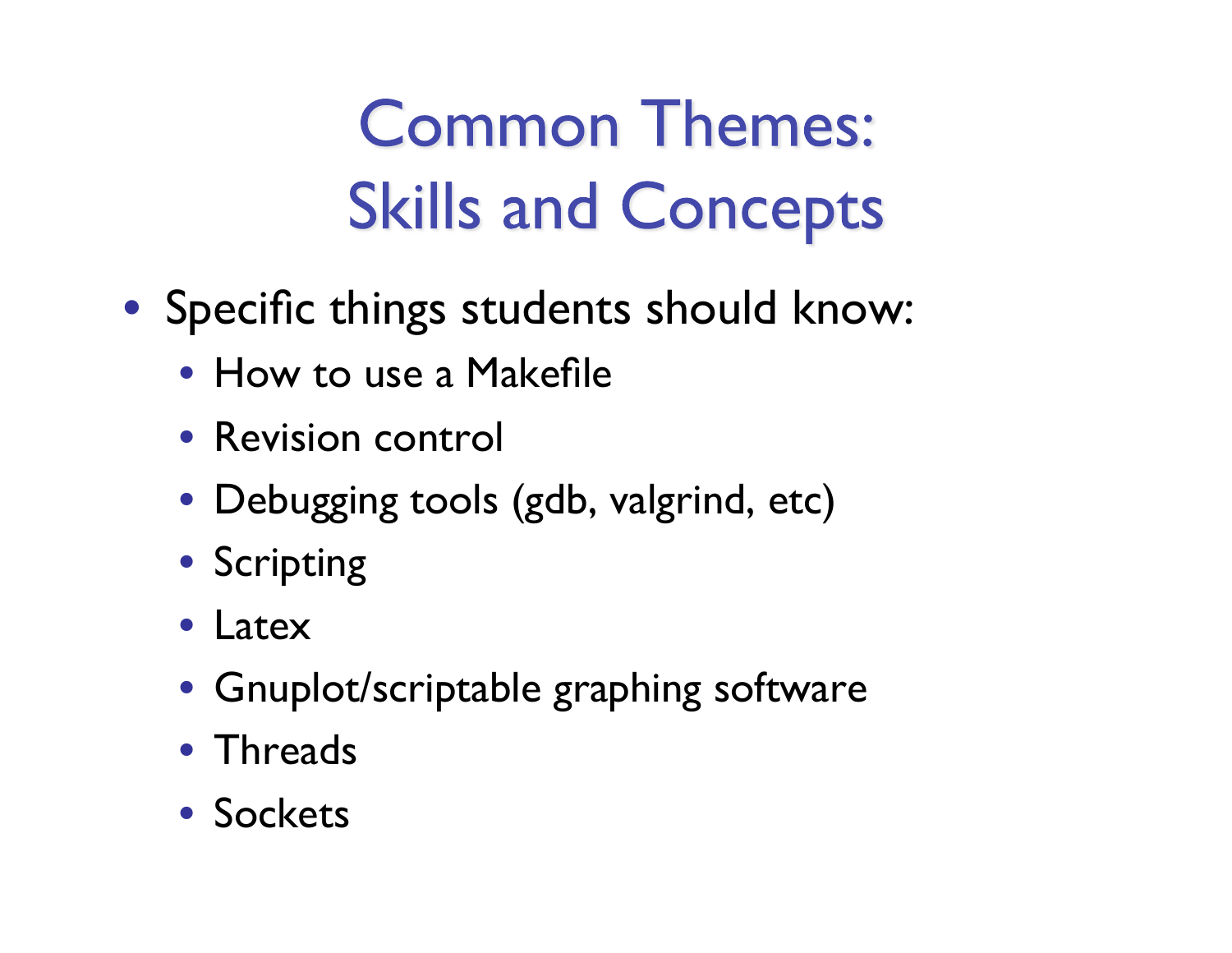#### **Conclusions**

- Hard to reach consensus (at this point) on how undergrad Dist Sys course should be structured
	- Student backgrounds vary widely (i.e., different prerequisites, different levels of competency, etc.)
	- Some courses cover Parallel and Distributed Computing, some cover Networks and Distributed Systems, etc.
- Goal: Identify a set of modules/assignments that can be integrated into undergraduate courses
	- Allow instructors some personal freedom while also providing some curricular consistency
	- Low overhead assignments that can be easily inserted into existing curriculum